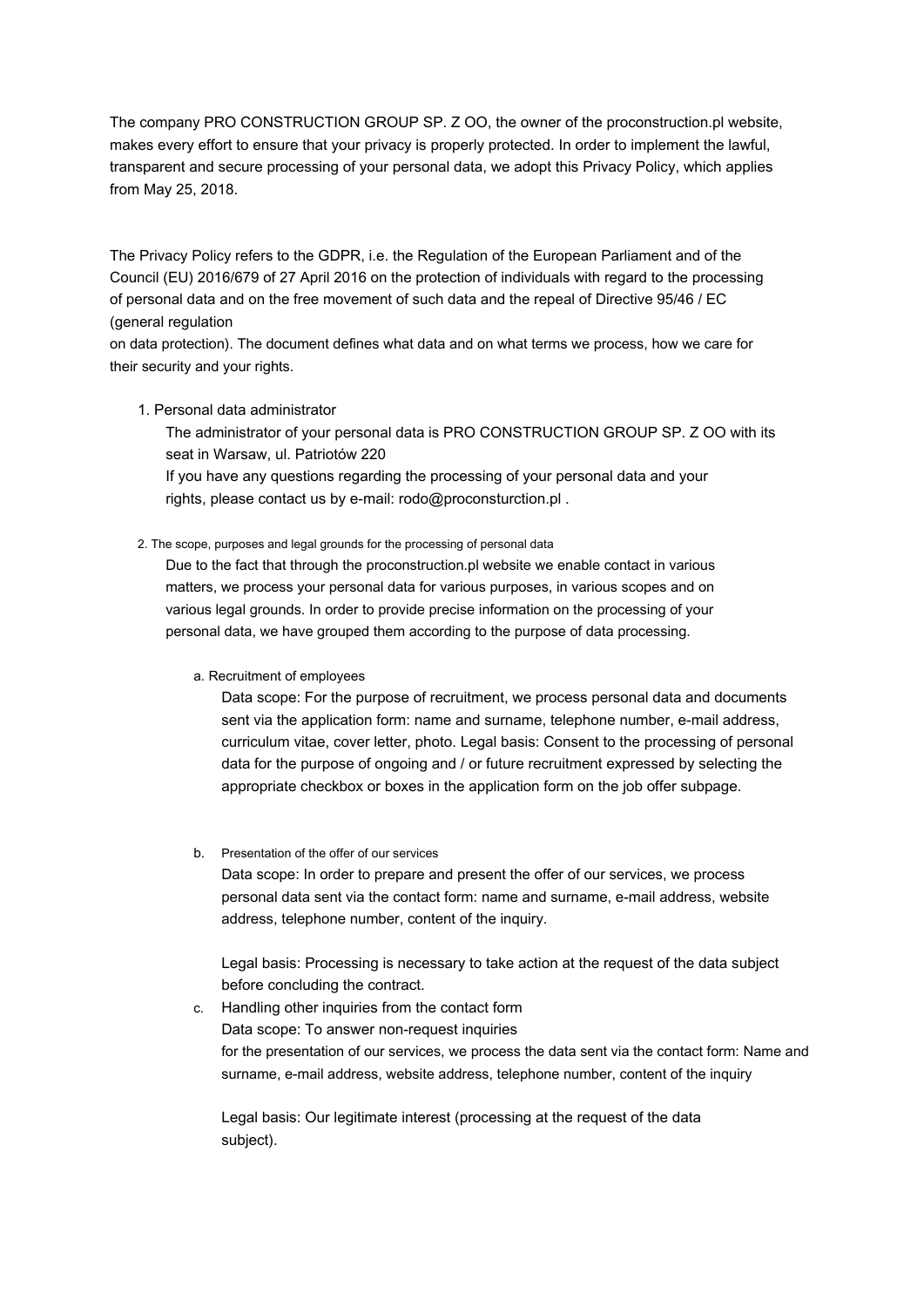In the case of personal data obtained in a different way than through the proconsturciton.pl website (by phone, e-mail, etc.), we also process them only for the purpose for which they were made available and for the time necessary to achieve this purpose.

In the event of a planned change of the purpose of processing, we always ask the owner of personal data for consent and inform about the changing conditions of data processing.

#### 3. Cookies

We use cookies to ensure the proper operation of the website, in particular to adapt the content of the website to the user's preferences and to optimize the use of the website. In particular, these files allow to recognize the basic parameters of the user's device (such as: device type, screen resolution, country from which the entry is made) and thus properly display the website tailored to his needs.

We also use cookies to collect general and anonymous statistical data via analytical and marketing tools:

- o Google Analytics (cookie administrator: Google Inc., based in the USA),
- o Google AdWords (cookie administrator: Google Ireland Limited with its seat in Ireland),
- o Facebook (cookie administrator: Facebook Ireland Ltd. based in Ireland),

You can change your cookie settings yourself and at any time, specifying the conditions for their storage and access to the user's device via cookies. You can change the settings using the web browser settings. These settings can be changed in such a way as to block the automatic handling of cookies or to inform you whenever cookies are placed on your device. Detailed information on the possibilities and methods of handling cookies is available in the web browser settings.

You can delete cookies at any time using the functions available in the web browser you use.

Restricting the use of cookies may affect some of the functionalities available on the website.

- 4. Provision of personal data
	- a. Service Providers

We provide your personal data to service providers that we use to run the website. Service providers to whom we transfer your personal data, depending on the situation, are either processors or administrators. The list of suppliers whose services we use can be found below this document. The list is constantly updated. Processors

b.

We use suppliers who process your personal data only on our instructions. They provide us with a hosting service, they provide us with online marketing systems, for sending email messages, for handling the blog comment system and for analyzing traffic on the website. **Administrators** 

c.

We use suppliers who do not act solely on our behalf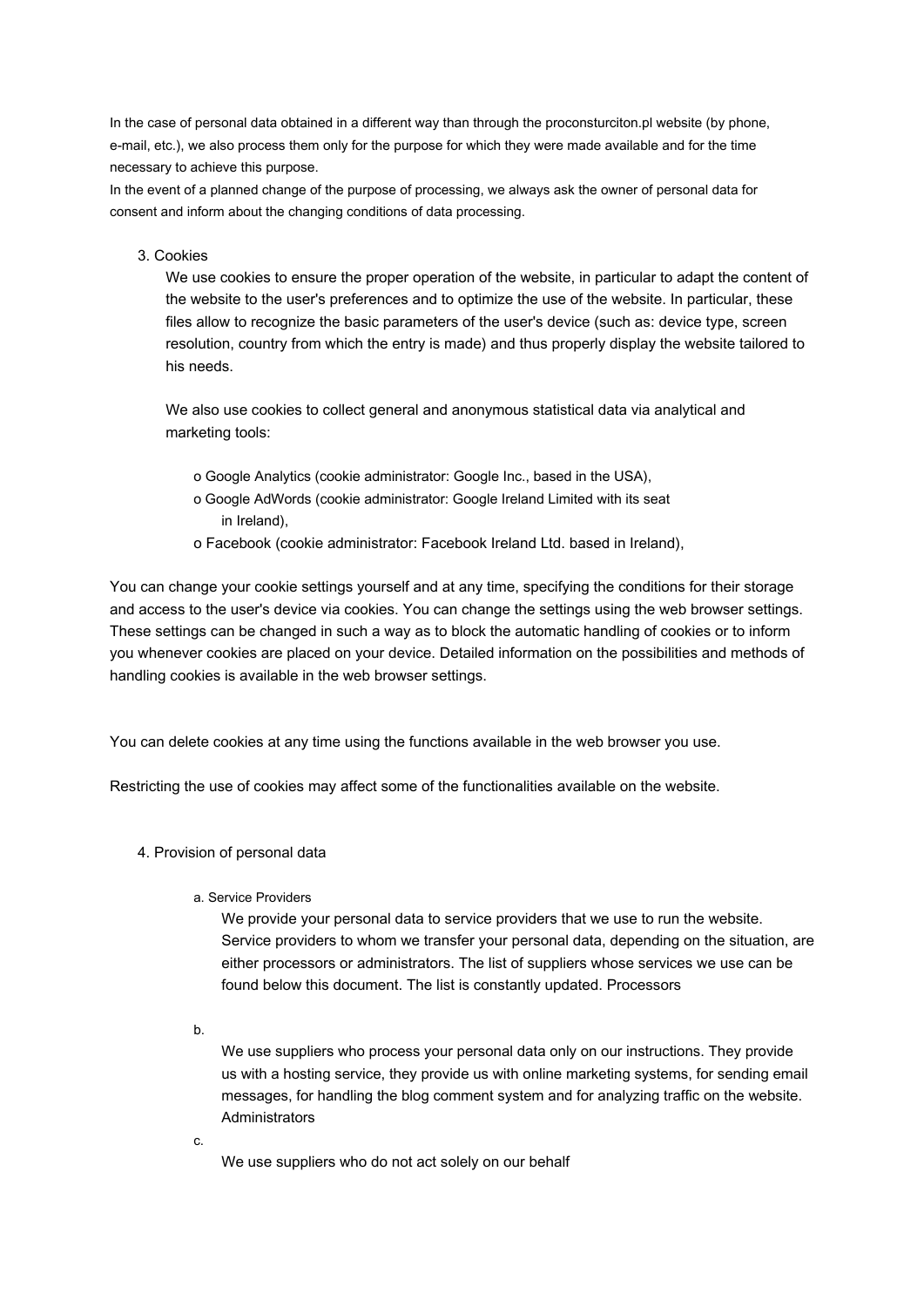and they themselves will determine the purposes and methods of using your personal data. They provide advertising campaign services for us.

d. Location

Our suppliers are based mainly in Poland and other countries of the European Economic Area (EEA), e.g. in Ireland. Some of them are based outside the EEA. In connection with the transfer of your data outside the EEA, we made sure that our suppliers guarantee a high level of personal data protection. These guarantees result in particular from the obligation to use standard contractual clauses adopted by the Commission (EU) or participation

in the EU-US Privacy Shield program. You have the right to request us to provide you with copies of standard contractual clauses by directing your inquiry in the manner indicated in point 1 of the Privacy Policy.

- State authorities e. We provide your personal data if requested by authorized state authorities.
- The Administrator stores Users' personal data for a period not longer than it is f. necessary to prepare a personalized offer / conduct the recruitment process / respond to other inquiries and enable the Administrator to perform his obligations. We remind you that Users can delete data at any time.
- 5. Your rights related to the processing of personal data You have the right
	- to:
- a.access to your personal data,
- b. rectify personal data,
- c. delete personal data,
- d. restrictions on the processing of personal data,
- e. transferring personal data,
- f. object to the processing of personal data,

g. withdrawal of the previously expressed consent to the processing of personal data.

6. Security of your data

As the Personal Data Administrator, we make every effort to ensure the security of your personal data.

We commit ourselves to:

o securing data against disclosure to unauthorized persons,

removal by an unauthorized person, alteration, damage or destruction,

aboutallowing only persons authorized by us to process personal data,

aboutensuring control over the correct processing of personal data, keeping records of persons aboutauthorized to process personal data, exercising special care so that persons authorized to process such data keep them secret, also after the completion of the Service,